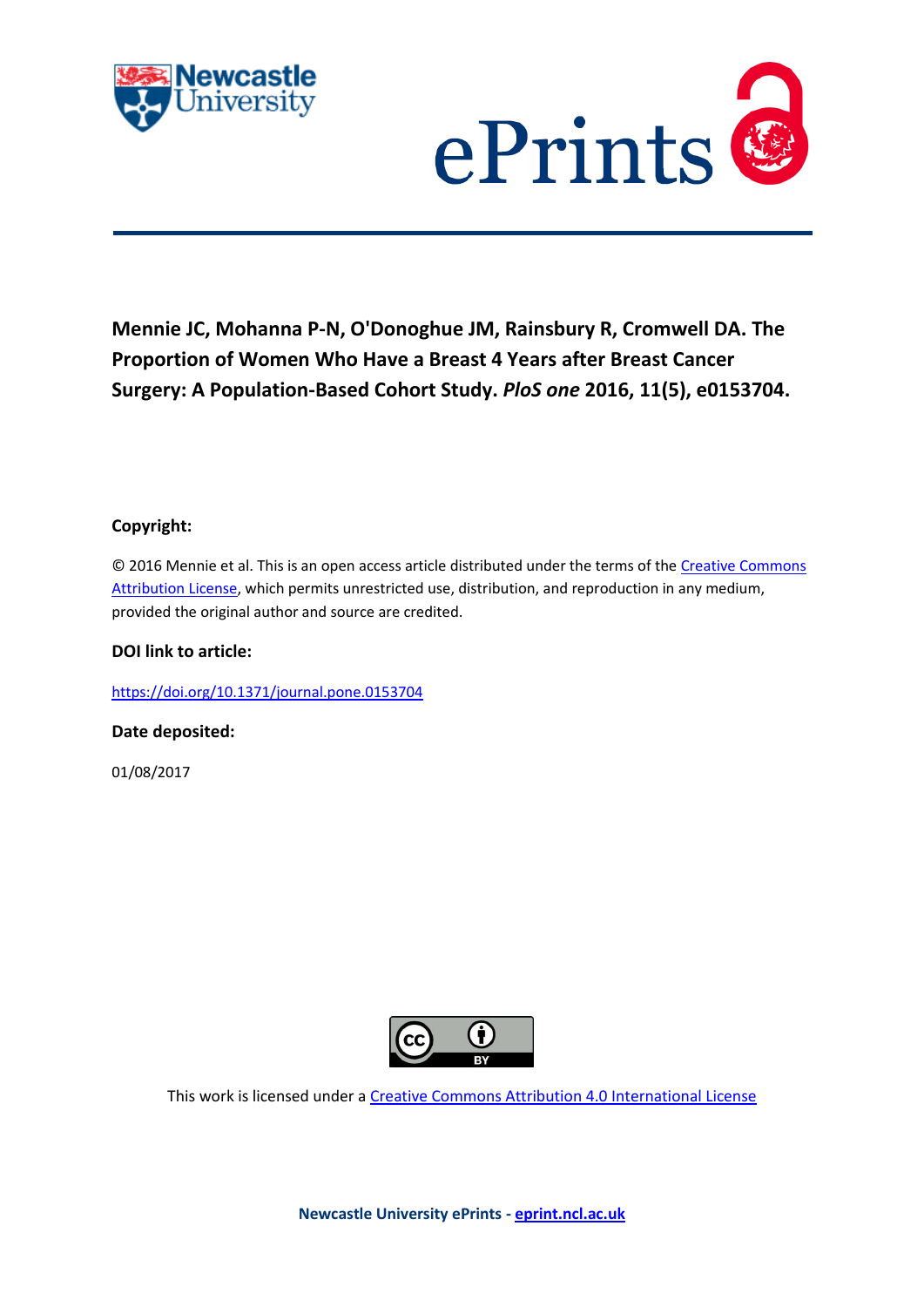

# **G** OPEN ACCESS

Citation: Mennie JC, Mohanna P-N, O'Donoghue JM, Rainsbury R, Cromwell DA (2016) The Proportion of Women Who Have a Breast 4 Years after Breast Cancer Surgery: A Population-Based Cohort Study. PLoS ONE 11(5): e0153704. doi:10.1371/journal.pone.0153704

Editor: Yoshiaki Taniyama, Osaka University Graduate School of Medicine, JAPAN

Received: November 9, 2015

Accepted: April 3, 2016

Published: May 5, 2016

Copyright: © 2016 Mennie et al. This is an open access article distributed under the terms of the [Creative Commons Attribution License,](http://creativecommons.org/licenses/by/4.0/) which permits unrestricted use, distribution, and reproduction in any medium, provided the original author and source are credited.

Data Availability Statement: The Hospital Episode Statistics (HES) data for this study was supplied by a third party and is subject to a Data Sharing Agreement and copyright license. All interested parties are able to obtain the HES dataset in the same manner as our study, directly from the NHS Health and Social Care Information Centre via (enquiries@HSCIC.gov.uk). Researchers who wish to use HES data need to make a formal application to the NHS Health and Social Care Information Centre.

Funding: JCM was funded by a grant received from the British Association of Plastic Reconstructive and

RESEARCH ARTICLE

# The Proportion of Women Who Have a Breast 4 Years after Breast Cancer Surgery: A Population-Based Cohort Study

Joanna C. Mennie $^{\rm 1,2}$ , Pari-Naz Mohanna $^{\rm 2}$ , Joseph M O'Donoghue $^{\rm 3}$ , Richard Rainsbury $^{\rm 4}$ , David A. Cromwell<sup>1,5\*</sup>

1 Clinical Effectiveness Unit, Royal College of Surgeons of England, London, United Kingdom, 2 Department of Plastic and Reconstructive Surgery, St Thomas Hospital, Guy's and St Thomas' NHS Foundation Trust, London, United Kingdom, 3 Department of Plastic and Reconstructive Surgery, Royal Victoria Infirmary, Newcastle Upon Tyne NHS Foundation Trust, Newcastle upon Tyne, United Kingdom, 4 Department of Breast Surgery, Royal Hampshire County Hospital, Hampshire Hospitals NHS Foundation Trust, Winchester, United Kingdom, 5 Department of Health Services Research & Policy, London School of Hygiene & Tropical Medicine, London, United Kingdom

\* dcromwell@rcseng.ac.uk

# Abstract

# **Background**

There are numerous pathways in breast cancer treatment, many of which enable women to retain a breast after treatment. We evaluated the proportion of women who have a breast, either through conserving surgery (BCS) or reconstruction, at 4-years after diagnosis, and how this varied by patient group.

# Methods and Findings

We identified women with breast cancer who underwent initial BCS or mastectomy in English National Health Service (NHS) hospitals between January 2008 and December 2009 using the Hospital Episode Statistics (HES) database. Women were assigned into one of four patient groups depending on their age at diagnosis and presence of comorbidities. The series of breast cancer procedure (BCS, mastectomy, immediate, or delayed reconstruction) undergone by each women was identified over four years, and the proportion of women with a breast calculated. Variation was examined across patient groups, and English Cancer Networks. Between 2008 and 2009, 60,959 women underwent BCS or mastectomy. The proportion with a breast at 4 years was 79.3%, and 64.0%, in women less than 70 years without, and with comorbidities. Whilst in women aged 70 and over without, and with comorbidities, proportions were 52.6%, and 38.2%, respectively. Comorbidities were associated with lower proportions of BCS, but had little effect on reconstruction rates unlike age. Networks variation of 15% or more was found within each patient group, and Cancer Networks tended to have either a high or low proportion across all four patient groups. However, while 14% of women under 70 years had undergone reconstruction, less than 2% of women aged 70 or more had this treatment option.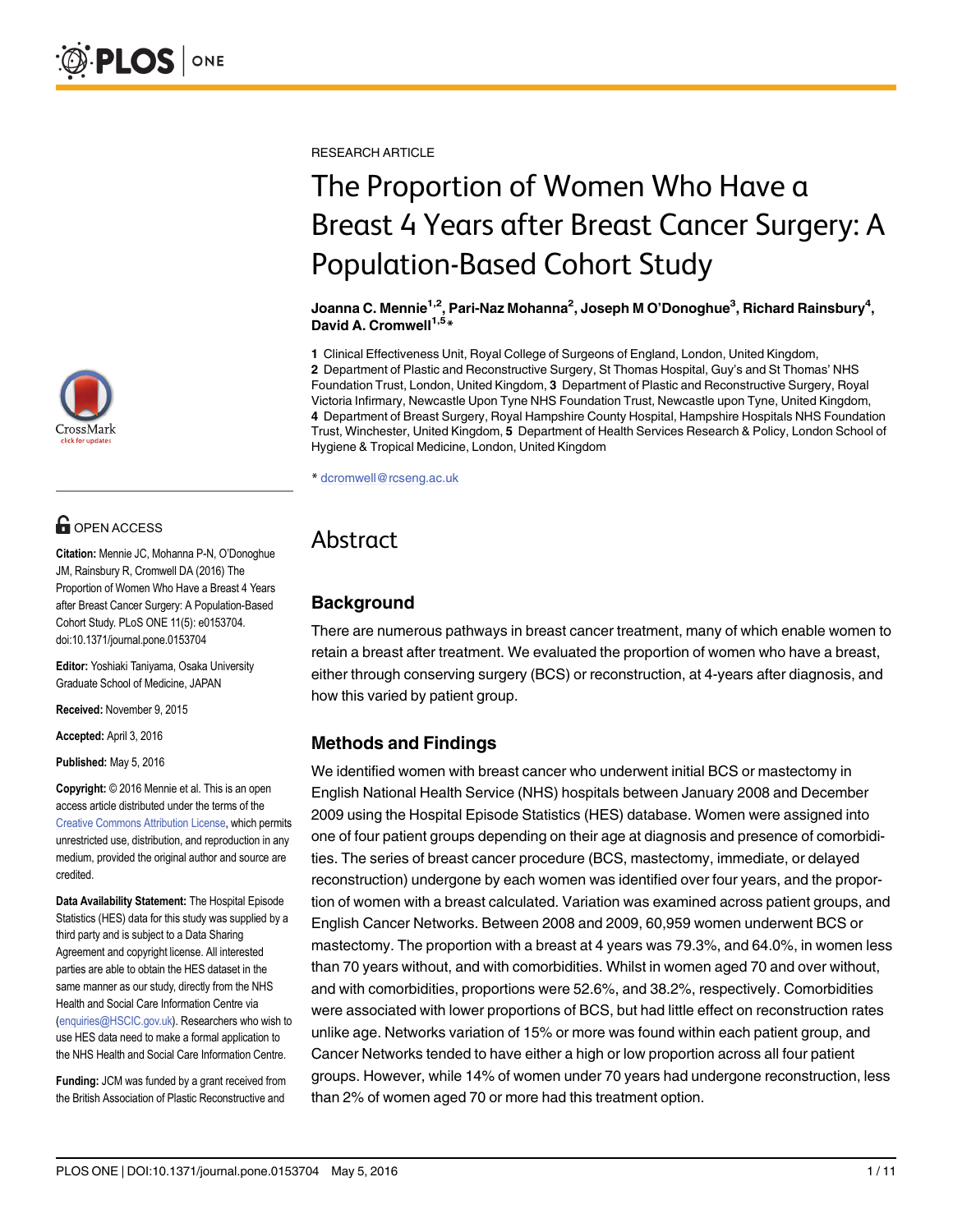<span id="page-2-0"></span>

Aesthetic Surgeons (BAPRAS), the Association of Breast Surgeons (ABS), and Johnson and Johnson. None of the authors have a financial interest in any of the products, or devices mentioned in this manuscript, nor in Johnson and Johnson. All authors are independent from funders. The funders had no role in study design, data collection and analysis, decision to publish, or preparation of the manuscript.

Competing Interests: Funding was partly received from Johnson and Johnson. This does not alter the authors' adherence to PLOS ONE policies on sharing data and materials. No authors have a financial, nonfinancial, professional, or personal relationship with Johnson and Johnson. The authors and the work submitted have no relationship with Johnson and Johnson in terms of employment, consultancy, patents, products in development, or marketed products. Johnson and Johnson had no role in study design, data collection and analysis, preparation of the manuscript, or the decision to publish. The authors have declared that no competing interests exist.

Abbreviations: BCS, Breast conserving surgery; HES, Hospital Episode Statistics; ICD10, International Classification of Diseases, 10<sup>th</sup> revision; NICE, National institute for clinical excellence; OPCS4, Office for Population Census and Surveys classification,  $4<sup>th</sup>$  revision.

## **Conclusion**

The proportion of women diagnosed with breast cancer who retain a breast at 4 years is strongly associated with age, and presence of comorbidities. There was significant variation between Cancer Networks indicating that women's experience in England was dependent on their geographical location of treatment.

# Introduction

The psychosocial impact on women with breast cancer who undergo mastectomy has been well documented. Loss of the breast has been associated with a negative impact on confidence, emotional and sexual well-being, as well as satisfaction with appearance. [[1\]](#page-10-0) This effect is widely recognised, and women have various potential options to retain a breast after treatment. For women with early-stage breast cancer, evidence has shown no difference in survival benefit between breast conserving therapy (BCS) with adjuvant Radiotherapy and mastectomy alone. [\[2](#page-10-0)] In addition the development of breast cancer screening and earlier detection of breast cancer, alongside the developments in adjuvant therapies, have contributed to a rise in women having this type of surgery.[\[3](#page-10-0)]

For women undergoing mastectomy, the National Institute for Health and Clinical Excellence (NICE) has recommended that reconstruction should be available to all women since 2002.[[4\]](#page-10-0) However, despite this guidance, gross inequalities in access to oncoplastic reconstruction services were highlighted by the National Mastectomy and Breast Reconstruction Audit in 2008.[[5,6\]](#page-10-0) NICE subsequently published revised guidelines that reiterated the importance of women being offered reconstruction, irrespective of whether the service is available locally.[\[7](#page-10-0)]

Whether a women's specific treatment pathway results in conserving or reconstructing the breast is dependent upon several factors: disease stage, tumour size, comorbidities, choice, and not only service quality but service availability. The multidisciplinary approach to breast cancer in the UK recognises that all such variables have to be considered, and that the selected pathway is arrived at after an informed patient choice.

However, not all women achieve their initial treatment outcomes. For example, women having BCS as their primary treatment may proceed to mastectomy if resection margins are incomplete, and in women with mastectomy and reconstruction, the reconstruction may fail. Previous studies examining breast cancer care pathways have been limited by short follow-up that would have missed these pathway changes, or limited by reporting on only one type of surgical outcome. [[3,6,8\]](#page-10-0)

With the multiple interconnected potential pathways, assessing the care women with breast cancer receive is complex, [\[9\]](#page-10-0) and we sought to describe the performance of breast cancer care across England using a new approach. We determined the proportion of women who have a breast, either through conserving surgery or reconstruction, 4-years from the date of initial breast cancer surgery. We also examined whether the proportion was influenced by age or comorbidities, and whether the proportion varied across the English Cancer Networks.

# Methods

### Patient selection

This study used data extracted from the Hospital Episode Statistics (HES) database between 1 January 2000 and 31 March 2014.[[10](#page-10-0)] This database contains records on all patients admitted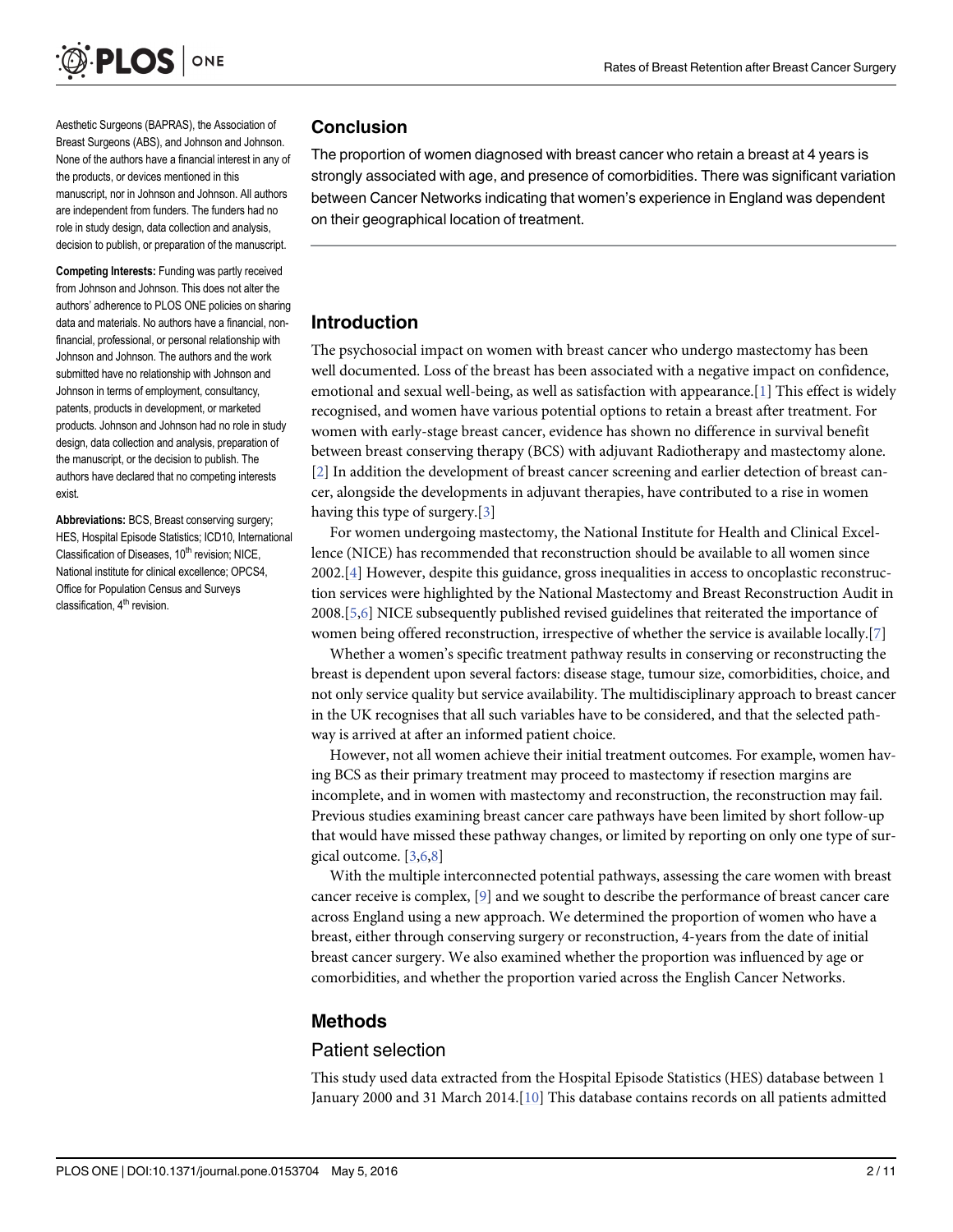<span id="page-3-0"></span>to English NHS hospitals, and allocates patients a unique identifier that allows for longitudinal follow-up of individuals. Each record contains demographic and clinical information including diagnoses, and operative procedures. Diagnoses are coded using International Classification of Diseases,  $10^{th}$  revision (ICD10),[\[11\]](#page-10-0) while procedures are coded using the UK Office for Population Census and Surveys classification,  $4<sup>th</sup>$  revision (OPCS4).[\[12\]](#page-10-0)

The study included women aged 16 years or over with breast cancer (ICD10: C50 and D05) who underwent initial mastectomy (OPCS4: B27) or BCS (OPCS4:B28 excluding B28.4) between 1 January 2008 and 31 December 2009 in English NHS hospitals. Women undergoing prophylactic surgery were excluded. Women with previous or subsequent contralateral BCS or mastectomy were also excluded. We then identified all mastectomy, BCS, and breast reconstruction procedures in NHS hospitals during the subsequent four years, as previous work had shown most delayed reconstruction procedures were performed within this timeframe. We included all types of reconstruction procedures: implants, expanders, pedicled flaps and free flaps (codes available on request). Patient age was defined as age at initial breast cancer surgery. The presence of comorbidities was based on a woman's RCS Charlson comorbidity score,  $[13]$ with the exception of a diagnosis of breast cancer (which was removed from the list of conditions counted in the Charlson score) as all patients had this diagnosis code. Finally, each woman was assigned to one of the 28 English Cancer Networks that existed on 31 March 2012 based on the hospital provider code at initial surgery.

### Outcome definition

The proportion of women with a breast at 4 years was defined as the primary outcome measure and was determined by the pattern of surgical procedures that they underwent. The proportions of women with a breast at baseline and at intermediate times were regarded as intermediate outcomes. At baseline, women were assigned into one of three treatment categories based on their initial cancer surgery: BCS, mastectomy alone, or mastectomy with immediate reconstruction. Two further treatment categories were created for women who went on to have a delayed reconstruction or who lost their reconstruction. Women were allocated to the appropriate treatment category at 1, 2, 3, and 4 years after initial surgery based on their initial category and type of breast procedure they had undergone during the subsequent years (if any). The proportion of women with a breast at each time point included only those women with BCS or an intact reconstruction after mastectomy. Women who had undergone mastectomy alone or who had suffered a loss of reconstruction were labelled as not having retained a breast.

### Analysis

The proportions of women in the five treatment categories were calculated at baseline and the annual follow-up time points for the overall cohort and for four patient groups whose definition reflected factors known to influence treatment pathways. The four groups were: women aged less than 70 years without comorbidities (Group 1) or with comorbidities (Group 2), and women aged 70 years or older without comorbidities (Group 3) or with comorbidities (Group 4).

We then examined differences in the primary outcome (the proportion of women with a breast at 4 years) among regional Cancer Networks within each patient group. To describe the degree of systematic variation in the distribution of Network proportions (ie, the amount of variation above that expected from random fluctuations), we calculated the additive overdispersion statistic using the method of moments approach.[[14](#page-11-0)] The Pearson correlation coefficient was derived to examine the variation among the Cancer Network variation across patient groups. Finally, we examined the contribution of BCS and reconstruction procedures to the proportion of women with a breast at 4 years in the individual Cancer Networks among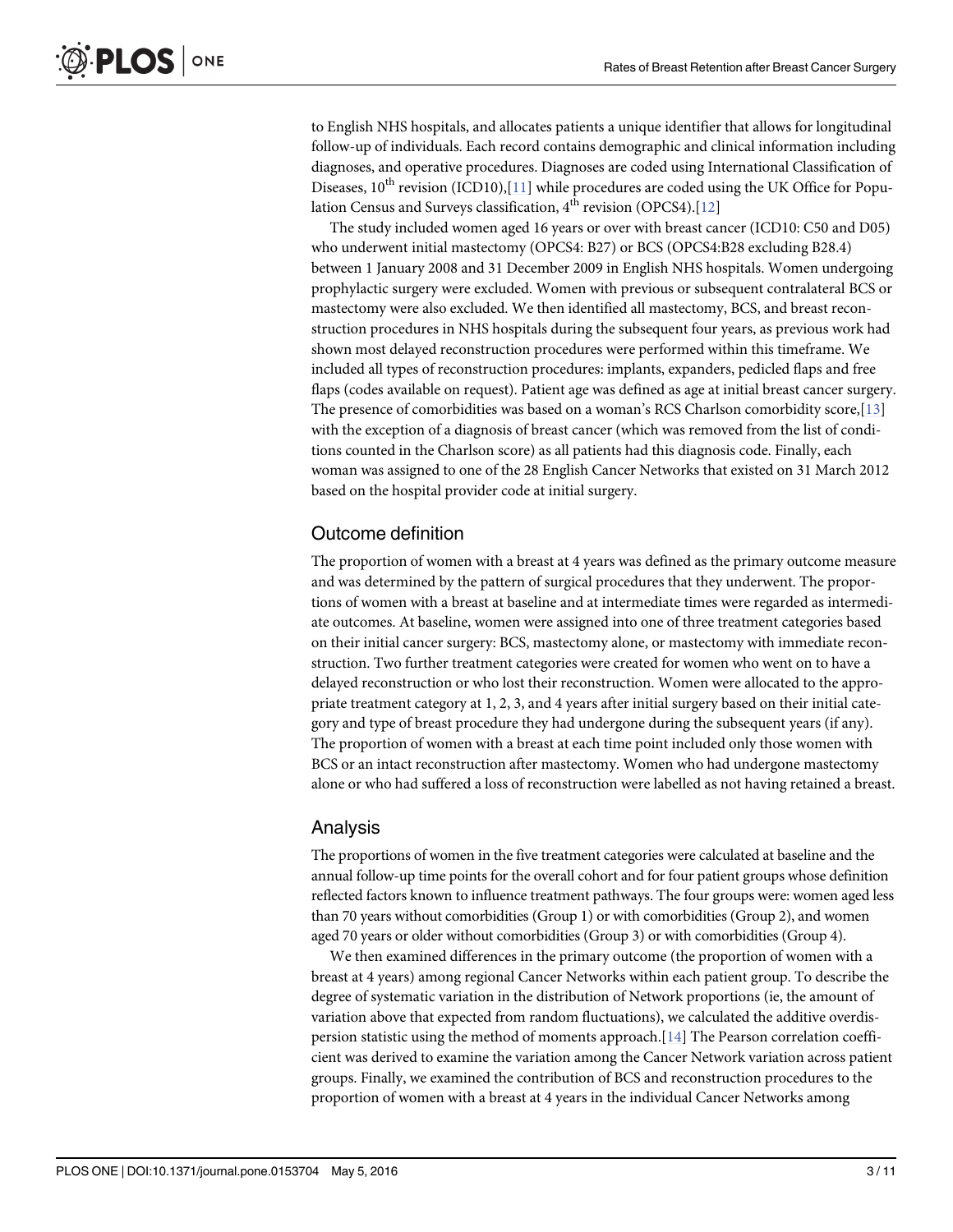<span id="page-4-0"></span>women aged less than 70 years without comorbidities (Group 1). The statistical significance of differences in the use of BCS and reconstruction was assessed with the chi-squared test. All statistical tests were two-sided with p-values less than 0.05 indicating a significant result. The analyses were performed using STATA version 13.1.

We identified patients who died in hospital during the 4 year follow-up and investigated how removing these patients from our cohort after their death changed the results. Their removal produced only minimal differences and consequently, for simplicity, these patients were not excluded from the results presented.

#### Ethics Statement

The study was exempt from UK NREC approval because it involved the analysis of an existing dataset of anonymous data for service evaluation. Approvals for the use of HES data were obtained as part of the standard Hospitals Episode Statistics approval process.

#### **Results**

Between January 2008 and December 2009, a total of 60,959 women with breast cancer underwent primary BCS or mastectomy procedures in English NHS trusts. Women were mostly less than 70 years, of white ethnicity, with no comorbidities, and had a diagnosis of invasive disease [\(S1 Appendix\)](#page-9-0). The majority of women  $(n = 39,193; 64.3%)$  underwent initial BCS (Table 1). Out of the 21,766 women having a mastectomy, 3084 (14.2%) received an immediate reconstruction.

After 4 years, the number of women still categorised as BCS had dropped from 64.3% to 57.6%. The drop occurred predominantly in the first year of follow-up, with 3,587 women proceeding to mastectomy (with or without reconstruction). Of these women, 82.7% underwent a mastectomy within 90 days. The proportion of women in the "mastectomy alone" category changed in each year, reflecting both the number of mastectomies after BCS and women having delayed reconstruction. At 4 years, a total of 6284 women had undergone reconstruction (immediate or delayed) after mastectomy, which represents 24.6% of all women who had mastectomy, and 10.3% of the total cohort. We identified 439 women whose reconstruction after mastectomy had failed and who had not undergone further reconstruction at 4 years followup. Overall, the proportion of women with a breast 4 years after initial breast cancer surgery was 67.9%.

There were distinct differences between the four patient groups in the proportion of women with a breast at 4 years ( $Fig 1$ ). In women aged less than 70 years without comorbidities (Group 1), 79.3% of women retained a breast at 4 years. In women of the same age but with comorbidities (Group 2), 64% of women had a breast 4 years. Among women aged 70 years

| Table 1. Number and proportion of women with BCS, Mastectomy, Mastectomy with reconstruction and loss of reconstruction at initial surgery |  |  |
|--------------------------------------------------------------------------------------------------------------------------------------------|--|--|
| and yearly for 4 years.                                                                                                                    |  |  |

| Type of surgery                   | Number of women at initial<br>surgery | Initial surgery<br>(%) | At 1 year<br>$(\%)$ | At 2 years<br>$(\%)$ | At 3 years<br>$(\%)$ | At 4 years<br>(%) |
|-----------------------------------|---------------------------------------|------------------------|---------------------|----------------------|----------------------|-------------------|
| <b>BCS</b>                        | 39.193                                | 64.3                   | 58.4                | 58.2                 | 57.9                 | 57.6              |
| Mastectomy alone                  | 18,682                                | 30.6                   | 34.4                | 32.7                 | 31.6                 | 31.4              |
| Mastectomy with<br>Reconstruction | 3.084                                 | 5.1                    | 6.8                 | 8.5                  | 9.8                  | 10.3              |
| Loss of Reconstruction            | n/a                                   | n/a                    | 0.4                 | 0.6                  | 0.7                  | 0.7               |

doi:10.1371/journal.pone.0153704.t001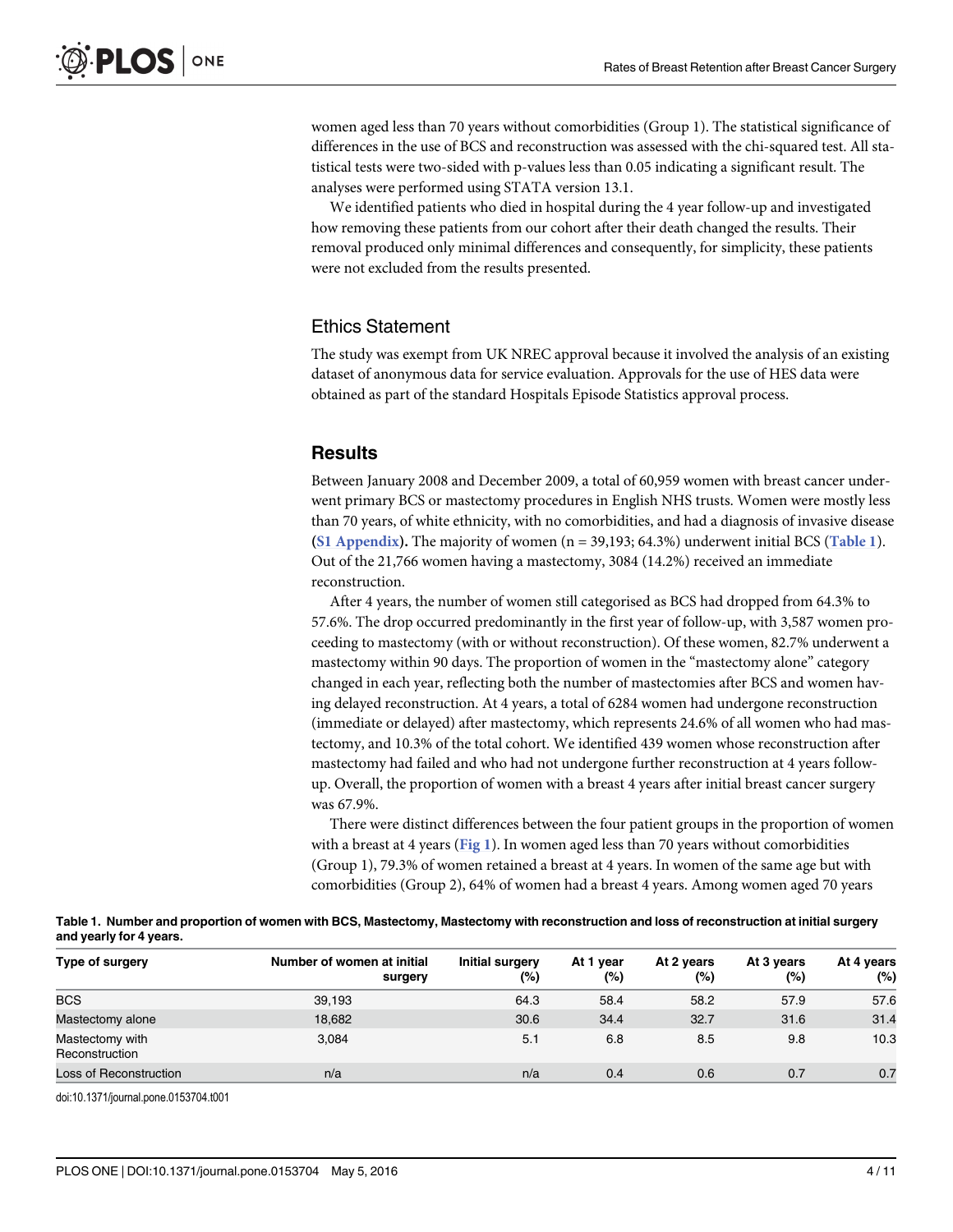<span id="page-5-0"></span>



doi:10.1371/journal.pone.0153704.g001

and over, the proportion of women with a breast at 4 years was 52.6% and 38.2%, respectively, when comorbidities were not present / present.

This difference between the groups was predominantly related to a difference in BCS proportions rather than to the use of reconstruction. For example, in Group 1, 65.9% of women maintained a breast through BCS, whereas for women in Group 2, this proportion was only 50.9%. Few women aged 70 years and over underwent reconstruction.

Whilst the overall proportion of women with a reconstructed breast in Groups 1 and 2 did not differ, there were differences in the ratio of immediate to delayed reconstructions. Of the women with a reconstructed breast in Group 1, 63.8% had immediate reconstruction, and 36.2% delayed reconstruction. In Group 2, the proportions were 47.9% (immediate) and 52.1% (delayed).

There was substantial variation across Cancer Networks in the proportion of women with a breast at 4 years within each patient group ( $Fig 2$ ). There was at least at 15% absolute difference between the highest and lowest Network values within each group, with the least variation being observed in the younger, most fit women (Group 1). The greatest Network-level variation was found among women aged 70 years or older with comorbidities (Group 4). In this group of women, the proportion of women with a breast ranged from 28.6% to 52.9%.

The scatter plots in [Fig 3](#page-6-0) reveal that Networks with a high proportion of women with a breast after 4-years in one group tended to have high values across the other patient groups. There were some exceptions ([S2 Appendix\)](#page-9-0). One Network had a relatively low proportion of women with a breast for Group 1, but a relatively high proportion of women with a breast across Groups 2–4. Another Cancer Network had one of the highest proportions of women with a breast in Group 1, but as comorbidities and age increased, their values dropped to become one of the lowest amongst all Cancer Networks.

We examined the ratio of BCS and reconstruction procedures among patients in which it was expected that there would be the most uniform pattern of care: women aged less than 70 years without comorbidities (Group 1). There were significant differences in the ratio of BCS to reconstruction across the Networks (chi-squared test =  $207.7$ ,  $p < 0.001$ ), and there did not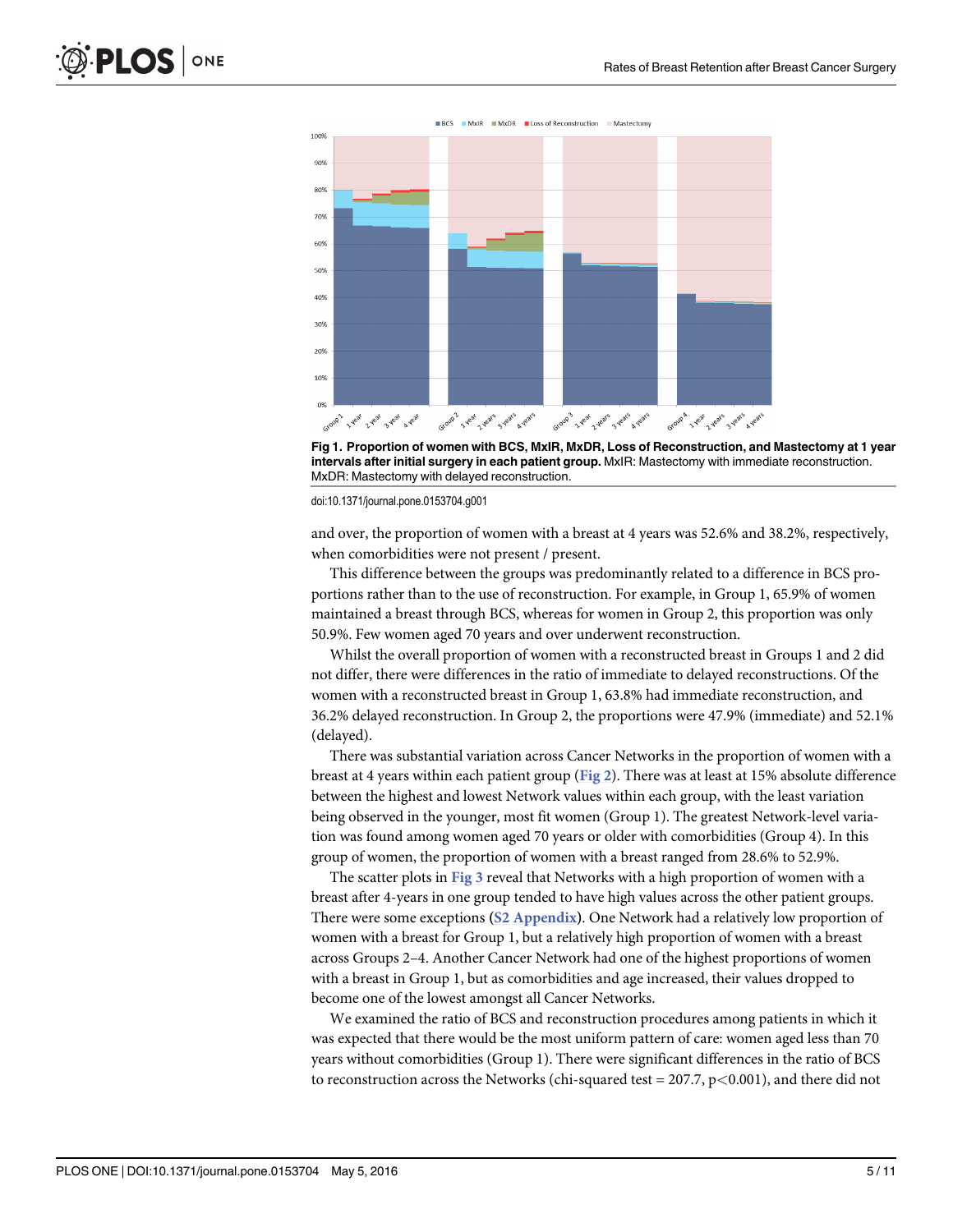<span id="page-6-0"></span>

[Fig 2. D](#page-5-0)istribution across Cancer Networks in the proportion of women with a breast 4 years after initial cancer surgery for each patient group. The bottom and top of the box show the 25<sup>th</sup> and 75<sup>th</sup> percentiles, and the bottom and top lines show the minimum and maximum values, respectively. The degree of systematic variation within each group is described using an additive overdispersion statistic, tau, the square root of the between-Network variance.

doi:10.1371/journal.pone.0153704.g002

seem to be a typical ratio of BCS to reconstruction ([Fig 4](#page-7-0)). For example, Cancer Networks N24 and N34 had a similar proportion of women with a breast at 4-years but Network N34 achieved this with a relatively high proportion of BCS (and the lowest reconstruction rate at 9.2%) while Network N24 had the highest proportion of reconstructions at 21% and a relatively low pro-portion of women with BCS. ([S3 Appendix\)](#page-10-0)



[Fig 3. C](#page-5-0)orrelation matrix showing correlation between the proportions of women with a breast in each patient group across the Cancer Networks. The x-axis represents the group at the top of the plot, and the y-axis the group on the right. The linear association between patient groups is described by the correlation coefficients.

doi:10.1371/journal.pone.0153704.g003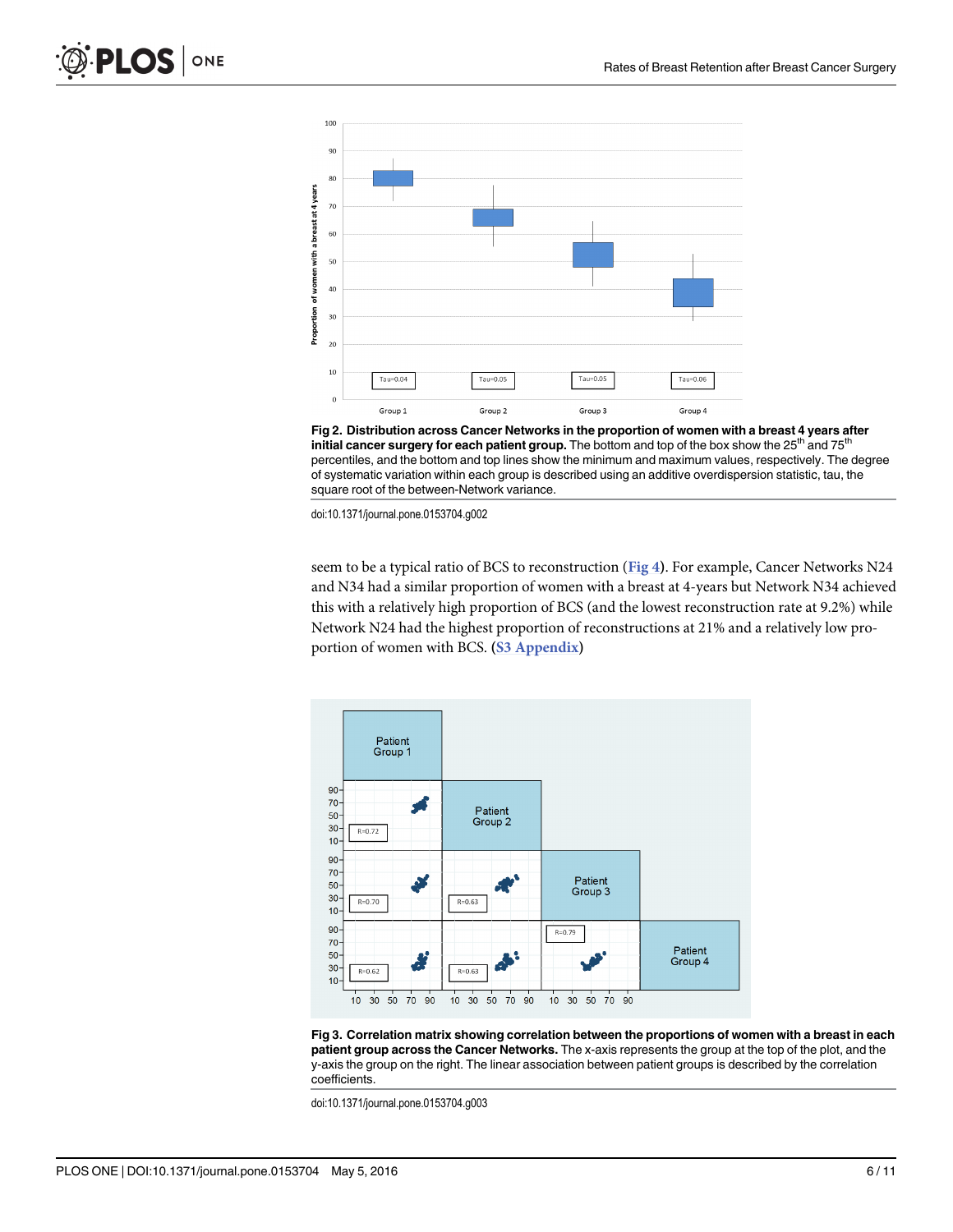<span id="page-7-0"></span>



doi:10.1371/journal.pone.0153704.g004

#### **Discussion**

Many studies use the rate of breast conserving surgery among women with breast cancer or the rate of reconstruction after mastectomy as measures of performance for breast cancer units. However, these measures fail to capture the complexity of the treatment pathway and so lead to only a partial understanding of practice. In this study, we have adopted the proportion of women with a breast at 4 years after their initial surgery as an alternative, more comprehensive measure. The measure includes breast conserving, mastectomy, and reconstruction procedures and thus provides a more reliable picture of clinical practice. It is appreciated that due to intricacies such as touch and feel that BCS is not equivalent to reconstruction. However both BCS and Reconstruction procedures result in a better quality of life and patient reported breast sat-isfaction comparative to mastectomy alone.[\[15,16\]](#page-11-0)

Overall, we found that 67.9% of 60,959 women undergoing initial breast cancer surgery in English NHS hospitals had a breast after 4 years. But grouping women according to their age and the presence of comorbid conditions revealed important differences between patients. The proportion of women with a breast after 4 years was highest (79.3%) among women aged less than 70 years without comorbidities. For comorbid women in the same age band, the proportion had dropped to 64.0%. Among women aged 70 years or older, the proportion was 52.6%, and 38.2%, respectively for women with and without comorbidities. The proportions varied substantially among the 28 Cancer Networks within each of the patient groups, with this variation being most significant for comorbid women aged 70 years or older. In addition, we found that Cancer Networks tended to have a high / low proportion consistently across all four patient groups. Although these Networks no longer exist, they still represent an informative level of aggregation as the provision of breast conserving, mastectomy, and reconstruction procedures are interconnected within English regions.

#### Strengths and limitations

The study has several strengths. First, it used a comprehensive national database that included all women undergoing initial breast cancer surgery over a 2-year period in English NHS hospitals, which reduced the risk of selection bias and yielded a large study cohort. Second, the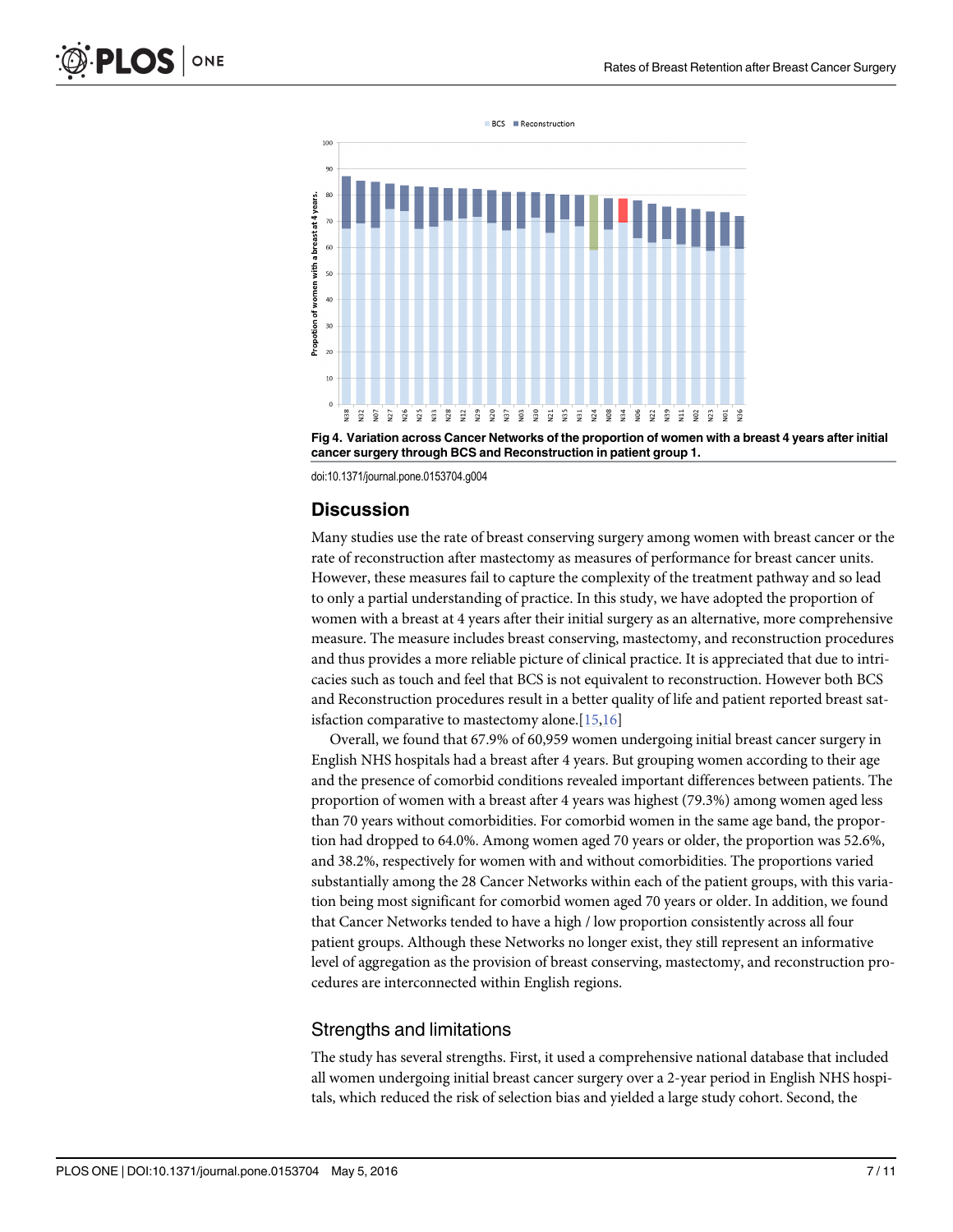<span id="page-8-0"></span>follow-up period for each patient was 4 years, which exceeded the mean time to delayed reconstruction reported in literature, and allowed pathway changes to be identified.  $[17,18]$ 

The study has a number of limitations. The coding of diagnoses and procedures in an administrative hospital database may suffer from errors or omissions. Studies examining the coding of breast cancer surgery within HES, however, concluded that the coding of these procedures is accurate, finding 90–93% agreement with data provided by surgeons in England.[\[19](#page-11-0)]Moreover, there are specific codes for breast conserving surgery and mastectomy, which should reduce the risk of mis-classifying operations. We used a wide range of procedure codes to identify reconstruction and loss of reconstruction in order to minimise the effect of different coding patterns within hospitals. Consequently, bias due to errors in procedure coding is likely to be small.

Another limitation of HES is that it does not contain information on tumour size, disease stage, or patient preference. The decision for BCS versus mastectomy, and the proportion of women with a conserved breast, will be influenced by these variables. The National Cancer Intelligence Network has reported only modest variation in breast cancer incidence between regions.[[20](#page-11-0)] Further, two separate studies have shown non-significant variation in breast cancer stage at presentation across Cancer Network regions.[[21](#page-11-0),[22](#page-11-0)] Adjusting for tumour size or disease stage would therefore be unlikely to significantly reduce the between-Network variation that was observed.

HES also does not contain information on whether the cancer was screen-detected or symptomatic. During the study time period (January 2008 to December 2009), routine breast cancer screening was offered to women aged 50–70 years with an uptake of 77%.[[23](#page-11-0)] A review of practice in the UK found significantly higher BCS rates in women with screen-detected cancers (73%) versus symptomatic cancers (47%), which may explain the influence of age on BCS proportions.[\[24\]](#page-11-0) Nonetheless, differences in the presentation route between women aged less than and greater than 70 years would not account for the significant variation observed in the use of reconstruction.

#### Clinical implications

The findings of this study highlight two issues that influence the proportion of women having surgery for breast cancer who retain a breast at 4-years. The first is whether the initial surgery undergone was BCS or mastectomy, despite the option of immediate or delayed reconstruction. The second is the influence of increasing age and the presence of comorbidities on the type of surgery undergone.

Increasing age and the presence of comorbidities might be expected to lower the ratio of BCS to mastectomy for various reasons.[[9](#page-10-0)] For instance, whilst survival following BCS with radiotherapy has been shown comparable to mastectomy, a woman may require further surgery after BCS due to compromised margins.[[2\]](#page-10-0) In comorbid women, the higher proportion of mastectomies may reflect a perceived benefit of having one operation and an attempt to avoid further anaesthetic risk or radiotherapy. However Eaker et al found large differences across the whole pathway of care in older women, and concluded that it would be difficult to explain by comorbidities alone.[\[8\]](#page-10-0) It should not be assumed that the overall proportion of women with a breast at 4 years within Groups 2–4 cannot be increased. It has been shown that women from deprived areas, who are more likely to have comorbidities, are less likely to attend for screening.[\[25\]](#page-11-0) Current differences in the presentation route amongst comorbid women may therefore impact on a woman's suitability for BCS, and these could be amenable to targeted improvement initiatives.[[8](#page-10-0),[9](#page-10-0)]

Another area for further exploration is the influence of comorbidity on the ratio of immediate to delayed reconstruction. Oncoplastic breast reconstruction guidelines recommend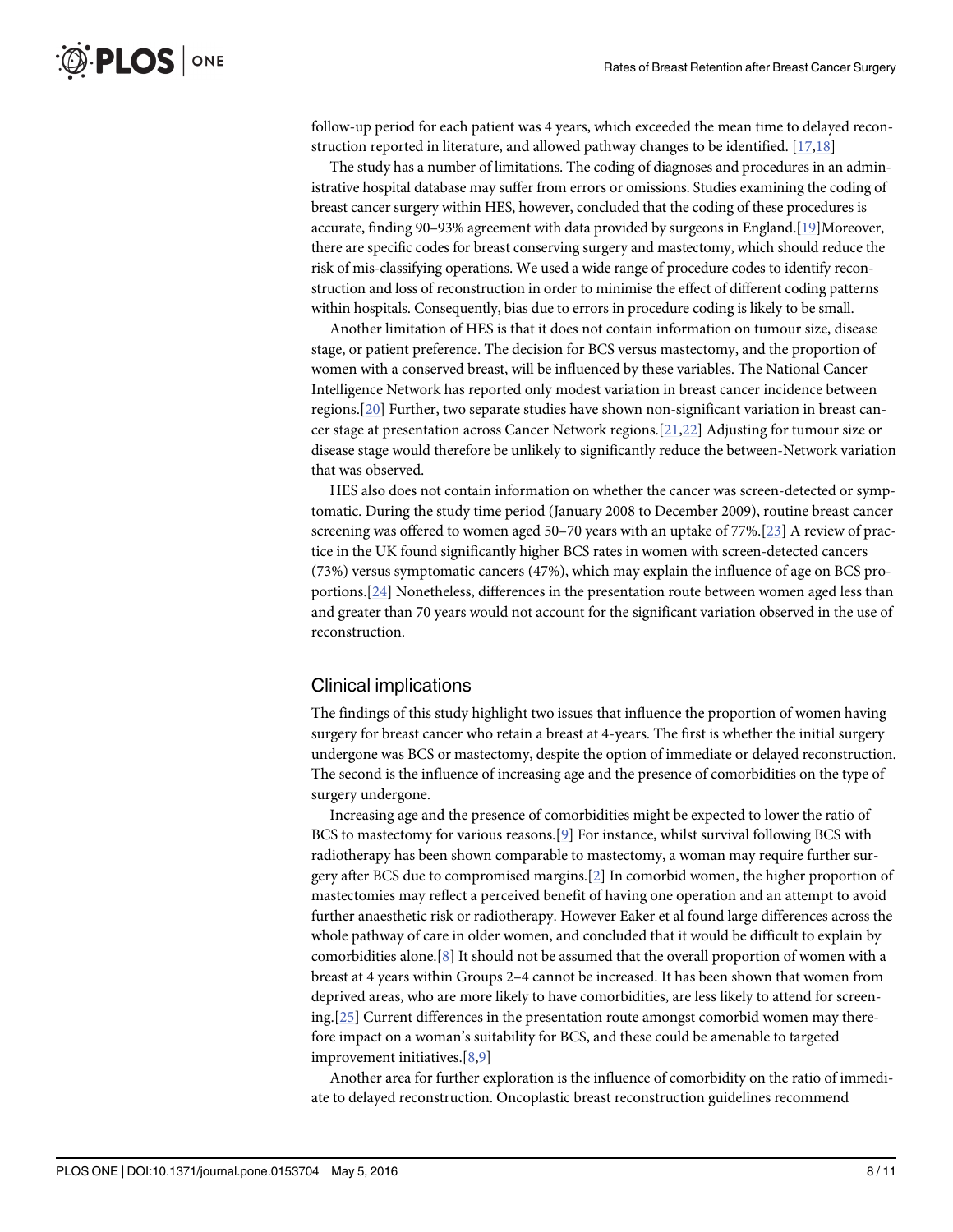<span id="page-9-0"></span>reconstruction should be offered to all women expected to have a mastectomy, except where comorbidities preclude it.[[26](#page-11-0)] The results of this study are broadly consistent with this recommendation among women aged less than 70 years, with 63.8% of reconstructions being immediate in women without comorbidities compared with 47.9% in women with comorbidities. However, there may be further potential to increase the proportion of women retaining a breast with greater use of delayed reconstruction.

Our study again highlights low rates of reconstruction among women aged over 70 years, even without precluding comorbidities, something that was reported in a review of UK practice in 2007.[[24\]](#page-11-0) One explanation for this finding is that advanced tumours that require adjuvant therapy are more common among older women and, as such, a lower percentage of these women will be suitable for immediate reconstruction;[[27](#page-11-0)] oncoplastic guidelines recognise the decision for immediate reconstruction should be made in consideration for potential adjuvant therapy.[[26\]](#page-11-0) However, the 4-year follow-up of our study allows sufficient time for women potentially requiring adjuvant therapy to undergo delayed reconstruction and so it seems unlikely that this explanation accounts for these findings. More plausible explanations for the low rate of reconstruction in older women are patient preferences and/or restrictions on access.[[28](#page-11-0)]

That there is potential to increase the proportion of women retaining a breast is best demonstrated by the variation we observed across Cancer Networks, and in particular that Networks seemed to perform consistently so across all four patient groups. This suggests that the structure and process by which care is delivered in these Networks play an important role in determining the specific pathway followed by women, and both require investigation.[[29](#page-11-0)] Moreover, while the variation across Cancer Networks was greatly influenced by the proportion of women receiving BCS, there was not a uniform picture across the networks in terms of the use of BCS and reconstruction. Among Networks with a high proportion of women having BCS, there were Networks with both high and low proportions of women having mastectomy with reconstruction. This reiterates the importance of reporting BCS, mastectomy, and reconstruction together when investigating the provision of breast cancer services.

### Conclusion

In this study, we used the proportion of women with a breast at 4 years after their initial surgery as comprehensive measure of breast cancer surgery to describe the complex outcomes of breast cancer surgery in a simple way and which provides useful information for patients and health services. Overall, we found that two-thirds of women undergoing breast cancer surgery in English NHS hospitals retain a breast after 4 years. However, this proportion was strongly influenced by age and comorbidities, with the proportions in our four patient groups being 79.3%, 64.0%, 52.6%, and 38.2%. In addition, we found significant variation across Cancer Networks in all four patient groups. This is of concern as it indicates that women's experience and standard of care is dependent on their geographical location of treatment. These results should encourage breast cancer services to review their performance with the aims of both reducing the regional variation and increasing access to BCS and post-mastectomy reconstruction.

### Supporting Information

[S1 Appendix.](http://www.plosone.org/article/fetchSingleRepresentation.action?uri=info:doi/10.1371/journal.pone.0153704.s001) Cohort's demographics. (DOCX)

[S2 Appendix.](http://www.plosone.org/article/fetchSingleRepresentation.action?uri=info:doi/10.1371/journal.pone.0153704.s002) Variation across Cancer Networks in each patient group. Variation across Cancer Networks of the proportion of women with a breast 4 years after initial cancer surgery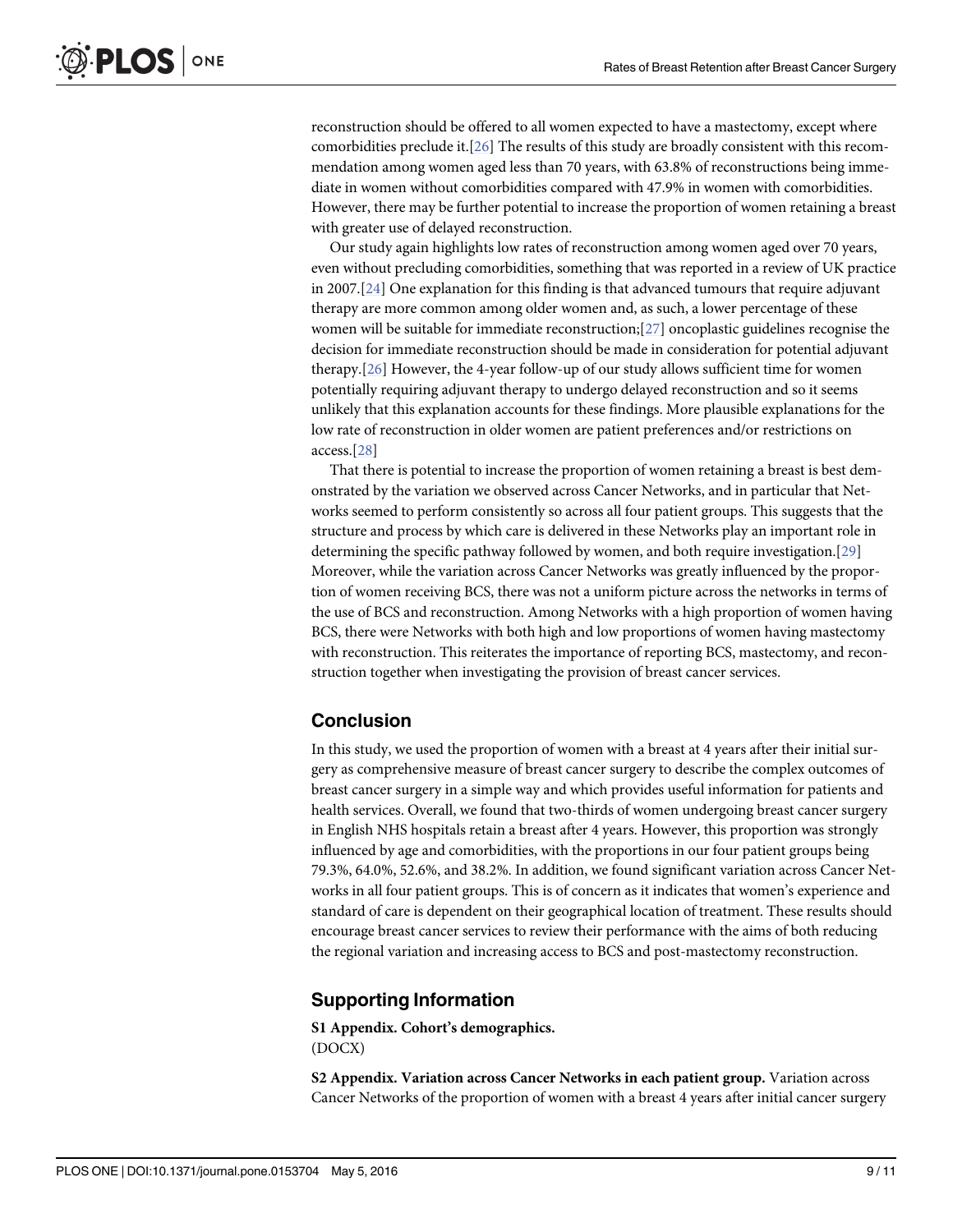<span id="page-10-0"></span>in each patient group. Networks are ordered based on proportion of women with a breast in Group 1 from low to high. Red equates to low volumes, and blue to high volumes. (DOCX)

#### [S3 Appendix.](http://www.plosone.org/article/fetchSingleRepresentation.action?uri=info:doi/10.1371/journal.pone.0153704.s003) Cancer Network Index.

(DOCX)

#### Acknowledgments

Hospital episode statistics were made available by the NHS Health and Social Care Information Centre (Re-used with the permission of The Health and Social Care Information Centre. All rights reserved.)

### Author Contributions

Conceived and designed the experiments: JCM DAC. Performed the experiments: JCM. Analyzed the data: JCM. Wrote the paper: JCM PM JMOD RR DAC.

#### **References**

- [1.](#page-2-0) Jeevan R, Cromwell D, Browne JP, van der Meulen J, Pereira J, Caddy C, et al. Fourth annual report of the national mastectomy and breast reconstruction audit 2011. Leeds, United Kingdom: The NHS Information Centre; 2011. Available: [http://www.hscic.gov.uk/catalogue/PUB02731/clin-audi-supp](http://www.hscic.gov.uk/catalogue/PUB02731/clin-audi-supp-prog-mast-brea-reco-2011-rep1.pdf)[prog-mast-brea-reco-2011-rep1.pdf](http://www.hscic.gov.uk/catalogue/PUB02731/clin-audi-supp-prog-mast-brea-reco-2011-rep1.pdf).
- [2.](#page-2-0) Morris AD, Morris RD, Wilson JF, White J, Steinberg S, Okunieff P, et al. Breast-conserving therapy vs mastectomy in early stage breast cancer: a meta-analysis of 10-year survival. Cancer J. 1997; 3: 6–12.
- [3.](#page-2-0) Escriba JM, Pareja L, Esteban L, Gálvez J, Melià A, Roca L, et al. Trends in the surgical procedures of women with incident breast cancer in Catalonia, Spain, over a 7-year period (2005–2001). BMC Research Notes. 2014; 7: 587. doi: [10.1186/1756-0500-7-587](http://dx.doi.org/10.1186/1756-0500-7-587) PMID: [25178360](http://www.ncbi.nlm.nih.gov/pubmed/25178360)
- [4.](#page-2-0) National Institute for Clinical Excellence. Guidance on cancer services. Improving outcomes in breast cancer e manual update. London: NICE; 2002. Available: [http://www.nice.org.uk/nicemedia/pdf/](http://www.nice.org.uk/nicemedia/pdf/Improving_outcomes_breastcancer_manual.pdf) [Improving\\_outcomes\\_breastcancer\\_manual.pdf.](http://www.nice.org.uk/nicemedia/pdf/Improving_outcomes_breastcancer_manual.pdf)
- [5.](#page-2-0) Jeevan R, Browne J, van der Meulen J, Pereira J, Caddy C, Sheppard C, et al. First annual report of the national mastectomy and breast reconstruction audit 2008. (Ref: 18120107). Leeds, United Kingdom: The NHS Information Centre; 2008. Available: [http://www.ic.nhs.uk/webfiles/Services/NCASP/Cancer/](http://www.ic.nhs.uk/webfiles/Services/NCASP/Cancer/new%20web%20documents%20(MBR)/New%20web%20documents/163447%20IC%20MBR%20Audit%20Final.pdf) [new%20web%20documents%20\(MBR\)/New%20web%20documents/163447%20IC%20MBR%](http://www.ic.nhs.uk/webfiles/Services/NCASP/Cancer/new%20web%20documents%20(MBR)/New%20web%20documents/163447%20IC%20MBR%20Audit%20Final.pdf) [20Audit%20Final.pdf.](http://www.ic.nhs.uk/webfiles/Services/NCASP/Cancer/new%20web%20documents%20(MBR)/New%20web%20documents/163447%20IC%20MBR%20Audit%20Final.pdf)
- [6.](#page-2-0) Jeevan R, Cromwell DA, Browne JP, Trivella M, Pereira J, Caddy CM, et al. Regional variation in use of immediate breast reconstruction after mastectomy for breast cancer in England. EJSO. 2010; 36: 750– 755. doi: [10.1016/j.ejso.2010.06.008](http://dx.doi.org/10.1016/j.ejso.2010.06.008) PMID: [20609551](http://www.ncbi.nlm.nih.gov/pubmed/20609551)
- [7.](#page-2-0) National Institute for Health and Clinical Excellence. Early and locally advanced breast cancer: diagnosis and treatment. (Clinical guideline 80). London: NICE; 2009. Available: [http://www.nice.org.uk/](http://www.nice.org.uk/nicemedia/pdf/CG80NICEGuideline.pdf) [nicemedia/pdf/CG80NICEGuideline.pdf](http://www.nice.org.uk/nicemedia/pdf/CG80NICEGuideline.pdf).
- [8.](#page-2-0) Eaker S, Dickman PW, Bergkvist L, Holmberg L. Differences in management of older women influence breast cancer survival: Results from a population-based database in Sweden. PLOS Medicine. 2006; 3(3): 321–328.
- [9.](#page-2-0) Franco EL. Epidemiology as a toll to reveal inequalities in breast cancer care. PLOS Medicine. 2006; 3 (3): 47–48.
- [10.](#page-2-0) NHS Information Centre for Health and Social Care. Hospital episode statistics (HES). NHS Information Centre; 2012.
- [11.](#page-3-0) World Health Organization. International classification of diseases and related health problems. 10th ed. WHO, 1992.
- [12.](#page-3-0) Office of Population Censuses and Surveys. Tabular list of the classification of surgical operations and procedures: fourth revision consolidated version. HMSO, 1990.
- [13.](#page-3-0) Armitage JN, van der Meulen JH. On behalf of the Royal College of Surgeons Co-morbidity Consensus Group. Identifying co-morbidity in surgical patients using administrative data with the Royal College of Surgeons Charlson Score. Br J Surg. 2010; 97(5): 772–81. doi: [10.1002/bjs.6930](http://dx.doi.org/10.1002/bjs.6930) PMID: [20306528](http://www.ncbi.nlm.nih.gov/pubmed/20306528)